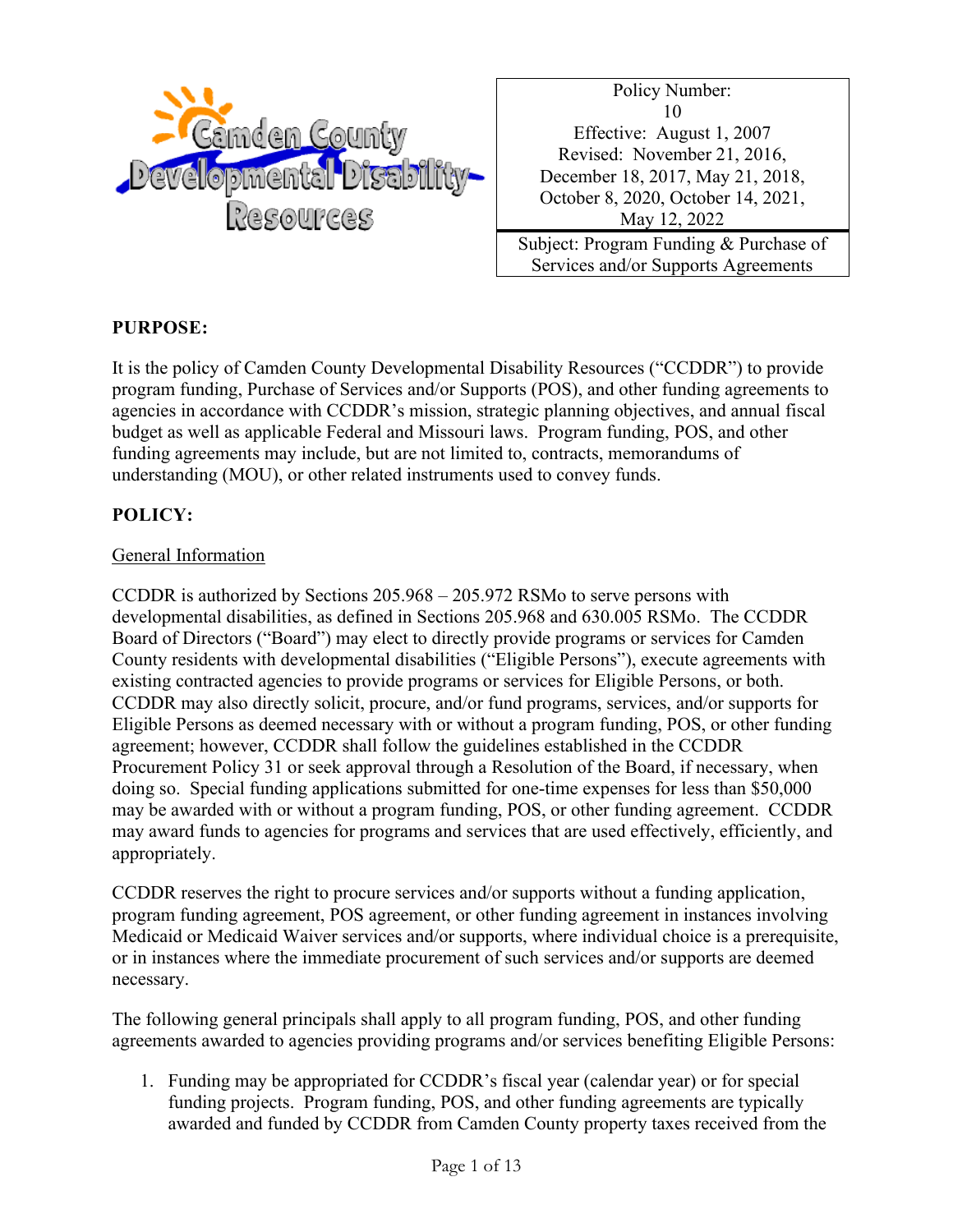Camden County Treasurer (SB 40 Tax Program) or earned revenue received from services provided by CCDDR (Services Program). The total amount of funds available is determined by calculating the estimated funds to be received in a stated fiscal (calendar) year less the total amount of funds needed to sustain CCDDR sponsored programs or services, operational reserves or other restricted fund accounts, Medicaid Waiver match commitments with the Department of Mental Health, Services Program expenses, administrative expenses, building expenses, and various other CCDDR operational expenses.

- 2. CCDDR may be limited in the amounts, if any, it can award to agencies for any funding request.
- 3. All agencies awarded program funding, POS, or other funding agreements shall comply with all CCDDR funding policies/procedures and shall sign the program funding, POS, or other funding agreement outlining the terms, conditions, and requirements of CCDDR funding. CCDDR reserves the right to establish the terms, conditions, and requirements of all program funding, POS, and other funding agreements.
- 4. CCDDR will not provide program funding, POS, and other funding agreements to assist agencies in retiring their existing debts, to supplant an existing financial effort of the agency, or to establish endowment funds. All funds awarded by CCDDR must be utilized for a specific purpose or purposes benefiting Eligible Persons in conjunction with CCDDR's mission and Sections 205.968-205.972 RSMo.
- 5. CCDDR shall only provide program funding, POS, or other funding agreements for services rendered, expenses incurred, or anticipated expenses to be incurred by an agency after the date of Board approval of the agency's funding application.
- 6. An agency that fails to perform in accordance with any program funding, POS, or other funding agreement shall be in default of said funding agreement. Any agency's ineffective, inefficient, or inappropriate use of awarded funds or a portion thereof shall be subject to a recapture of said funds.
- 7. Applicants of program funding, POS, or other funding agreements for partial funding of projects must demonstrate the availability and source of other funds for the development and/or continued operation of the proposed service or program.

All agencies receiving funds from CCDDR are encouraged to attend the monthly Board meetings to discuss progress on programs funded by CCDDR and receive information on CCDDR activities and topics related to developmental disabilities.

# Annual Program Funding, POS, and Other Funding Agreements

Agencies requesting funds to sustain operations or to continue to provide previously funded services and/or supports shall be required to submit a funding request annually to CCDDR.

The annual funding request cycle will generally follow the following timelines:

1. Funding requests for the next CCDDR fiscal (calendar) year are typically due to CCDDR no later than October  $15<sup>th</sup>$  of the current fiscal (calendar) year; however, certain exceptions may apply that may delay delivery, which require approval from the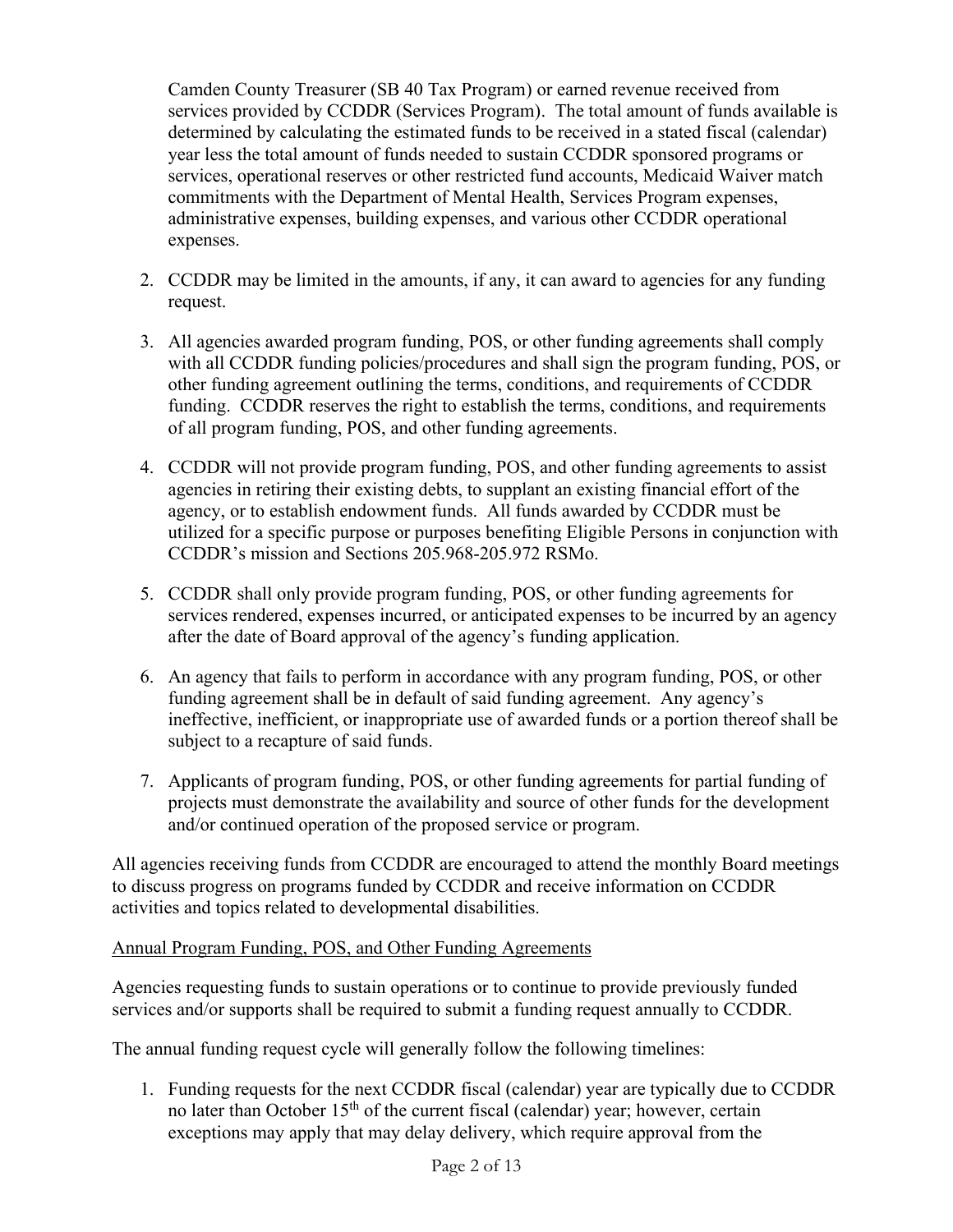Executive Director. Acceptable delivery methods to CCDDR shall include delivery via email, United States Postal Service, third-party private service, or personal delivery unless otherwise specifically noted and/or identified in a Request for Proposals, Notice of Funding Available, or other communication.

- 2. The CCDDR Executive Director shall review all annual funding requests and will make recommendations to the Board at the November or December Board meeting. Certain circumstances may exist which require additional review by the Executive Director and/or the Board.
- 3. The Board generally approves the preliminary annual budget for the next fiscal (calendar) year in November; however, circumstances may require the Board to delay completion and approval. No annual funding request shall be approved until the next fiscal (calendar) year budget is approved by the Board; however, temporary funding requests may be approved by the Board until the next fiscal (calendar) year budget is approved.

Annual program funding, POS, or other funding agreements awarded prior to the end of the current fiscal (calendar) year for the following fiscal (calendar) year are typically signed no later than December 31<sup>st</sup>. However, if a decision about a funding application is made after December 31<sup>st</sup>, the program funding, POS, or other funding agreement may be signed following any approval with the funds retroactive to January  $1<sup>st</sup>$  of the new fiscal (calendar) year, unless a temporary funding agreement has already been established. In such cases, the Board has the option to adjust future funding accordingly if the temporary funding amounts are more or less than the final approved program funding, POS, or other funding agreement.

CCDDR's Executive Director and/or Board may request additional information, supporting documents, or other supportive information to support the funding request before a final decision is rendered.

# Special Program Funding, POS, and Other Funding Agreements

CCDDR will review special funding requests (new program, existing program expansion, or other one-time funding applications) in situations including, but not limited to:

- 1. The health and safety of Eligible Persons are threatened;
- 2. The health and safety of persons providing support services for Eligible Persons are threatened;
- 3. Programs or services provided by an agency are threatened;
- 4. Amounts originally appropriated for an approved program or service are insufficient due to unanticipated growth in the program or service;
- 5. Unexpected/unanticipated funding opportunities arise;
- 6. A situation arises which presents an immediate financial hardship for an agency that cannot wait until the next budget cycle;
- 7. A new program, service, and/or support that will provide community inclusion, community employment, community transportation, housing, immediate care, or other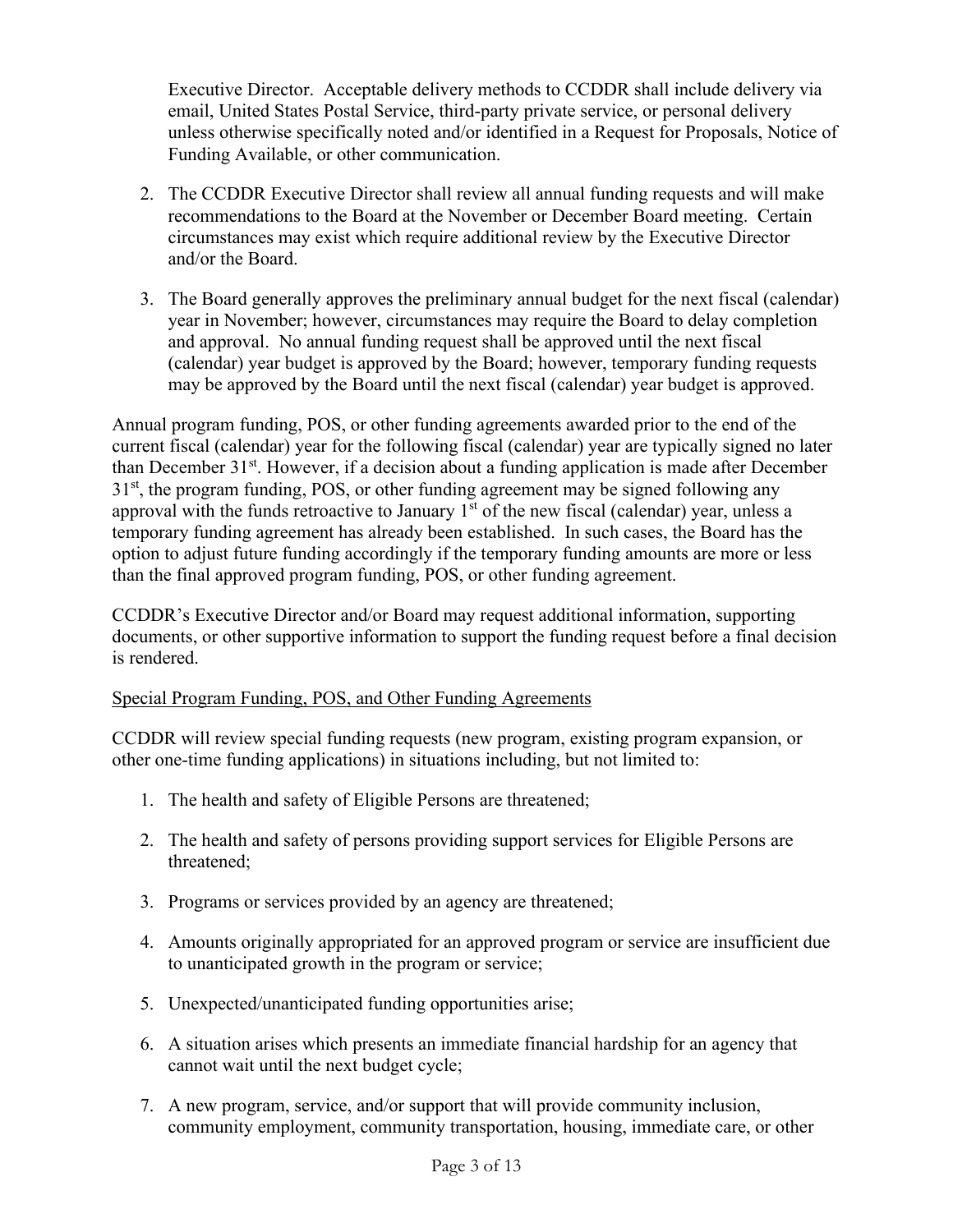services and/or supports which are not currently offered or improves the quality or environment of community living and/or an existing service and/or support;

- 8. Funds for one-time expenses for or related to the acquisition of additional equipment having a useful life of one (1) or more years;
- 9. Funds for one-time expenses related to real property purchases;
- 10. Funds for one-time expenses related to new construction or renovations to existing buildings; or
- 11. Funds for the purchase of vehicles utilized in transporting Eligible Persons for participation in programs or community inclusion when other State and/or Federal transportation funding resources have been exhausted.

Special funding requests should be submitted to CCDDR's Executive Director no less than 30 days prior to the next regularly scheduled Board meeting to ensure there is a proper preliminary review. The CCDDR Executive Director shall review all special funding requests and will make recommendations to the Board at a regularly scheduled Board meeting, unless an emergency exists which would require a special Board meeting to be scheduled. CCDDR's Executive Director shall consult with the Board Chairperson in the event a special Board meeting may be needed.

CCDDR's Executive Director and/or Board may request additional information, supporting documents, or other supportive information to support the special funding request before a final decision is rendered.

# Eligibility Criteria

Agencies applying for funds from CCDDR must utilize said funds towards the effort of serving and/or assisting Eligible Persons.

Eligible Persons participating in programs offered or receiving services and/or supports provided by agencies should be current or former clients of the Department of Mental Health, Division of Developmental Disabilities and/or CCDDR. If not a former or current client of the Department of Mental Health, Division of Developmental Disabilities and/or CCDDR, an intake eligibility application and supporting documentation may be requested to support client eligibility.

The Board may, at its sole discretion, impose limitations with respect to community inclusive programs and services, such as programs to be administered and services to be provided. Such limitations as determined by the Board may depend upon the availability of funds; the appropriate, efficient, and effective use of funds; the needs of Eligible Persons to be served; and the needs within the community.

# Programs, Services, and/or Supports Eligible for Funding

Agencies applying for funds from CCDDR must utilize the funds for programs, services, and/or supports for Eligible Persons. Eligible programs may include, but are not limited to:

• Sheltered employment programs, services, and/or supports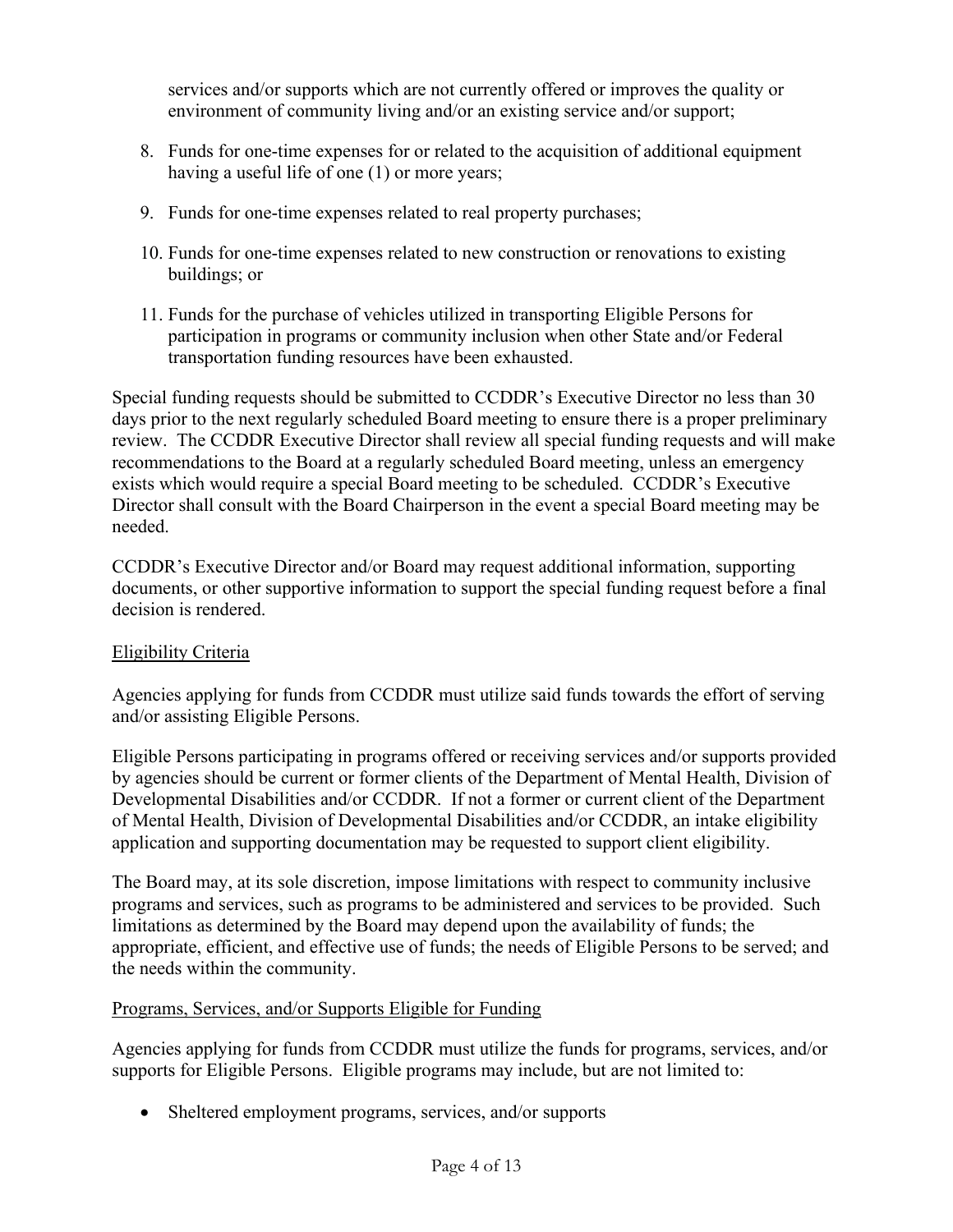- Community employment programs, services, and/or supports
- Pre-vocational programs, services, and/or supports
- Immediate care programs, services, and/or supports
- Community inclusion programs, services, and/or supports
- Residential programs, services, and/or supports
- "Related" programs, services, and/or supports

"Related" programs, services, and/or supports are defined as:

- 1. Programs designed toward enabling an Eligible Person to progress towards successful community living and/or to develop an Eligible Person's capacity, performance, or relationships in their community;
- 2. Programs which provide services related to a place of residence or social centers for Eligible Persons; or
- 3. Programs which provide a controlled environment for the benefit of Eligible Persons.

Agencies submitting program funding applications which fall within the category of "related" programs, services, and/or supports will be asked to show how the program, service, and/or support qualifies under the above definitions. The Board shall, at its sole discretion, determine if the program, service, and/or support qualifies when evaluating all applications.

### Agencies Eligible for Program Funding, POS, and Other Funding Agreements

CCDDR funds are available to agencies which are serving, assisting, or benefiting Eligible Persons or will serve, assist, or benefit Eligible Persons upon implementation of a program, service, and/or support.

Program funding, POS, and other funding agreements may be awarded to for-profit agencies and shall be dependent upon the needs of Eligible Persons and the availability of not-for-profit programs, services, and/or support agencies.

### General Funding Requirements for All Applications

The general requirements for all funding applications are:

- 1. Agencies shall submit current proof of insurance coverage for all programs, services, and assets. The agency shall also maintain blanket fidelity coverage in an amount equal to or greater than awarded funds from CCDDR for all persons handling said funds if the funding application is approved.
- 2. Not-for-profit agencies shall be registered as a not-for-profit corporation in the State of Missouri and have a current Certificate of Good Standing from the Secretary of State's office, provide a 501(c)3 determination letter from the Internal Revenue Service, and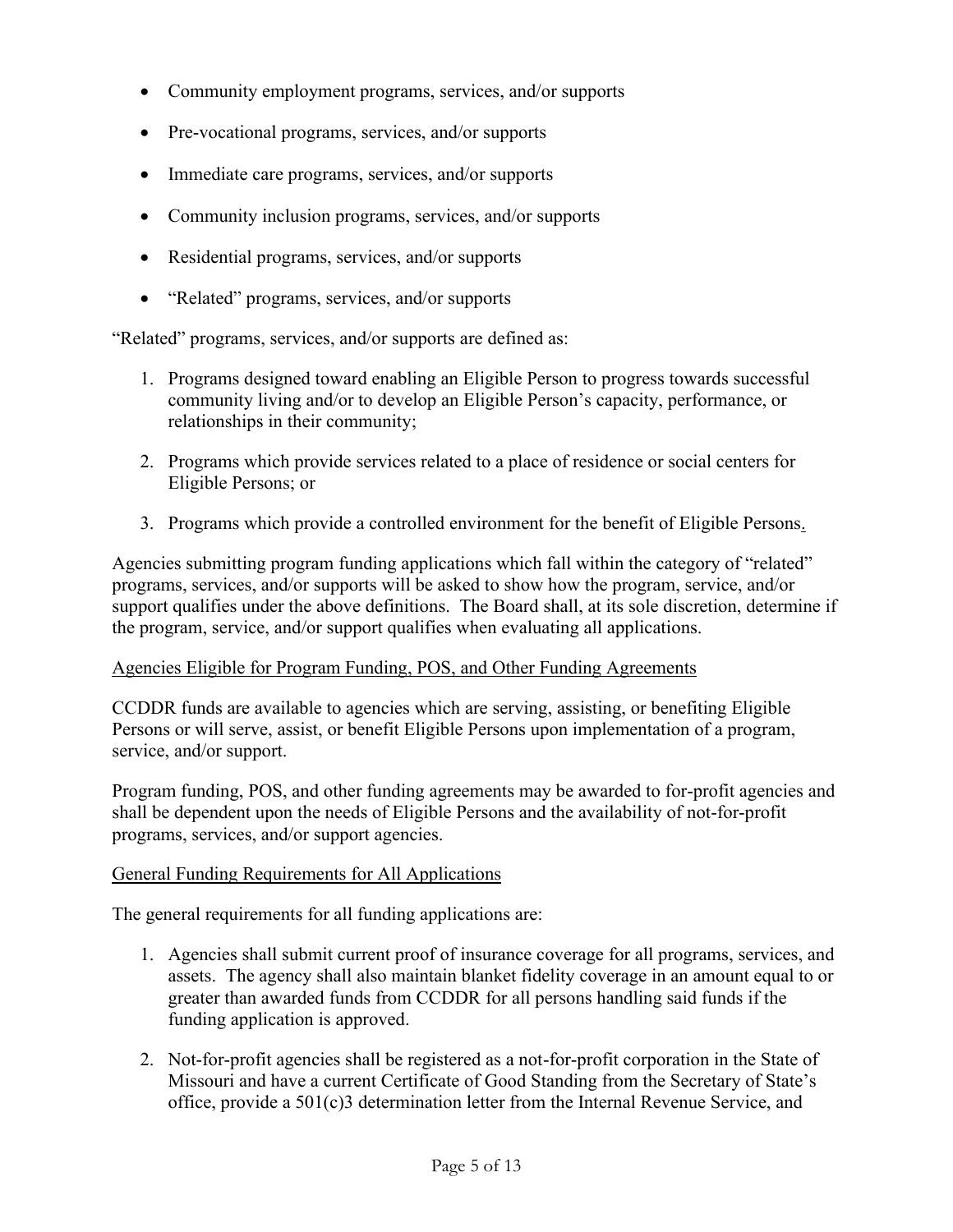provide a copy of the most recent 990 filed with the Internal Revenue Service if the agency is required to file a 990.

- 3. If the not-for-profit agency has been in operation for less than two (2) agency fiscal years prior to the application for funds and the agency's first fiscal year has not ended or the agency's first fiscal year has ended but it has not been six (6) months since the end of the first fiscal year, the agency must submit the copy of the 990, if the agency is required to file a 990, by the end of the sixth (6th) month after the end of the agency's fiscal year.
- 4. For-profit agencies shall have a current Certificate of Good Standing from the Secretary of State's office for the programs and/or services/supports identified in the application.
- 5. If applicable, all agencies must submit proof of good standing regarding current licensure, certification, or accreditation from the appropriate Missouri and/or Federal authority having oversight responsibilities (i.e. DESE, DMH, etc.).
- 6. Agencies must be in good standing regarding the successful implementation of previous services, programs, or projects funded by CCDDR if the agency has received funding from CCDDR previously.
- 7. Agencies must submit a strategic or business plan and/or description of the program(s), service(s), project(s), etc. for which funds are to be used.
- 8. Agencies must submit a copy of their current strategic plan, Bylaws, Articles of Incorporation, financial management policy, financial management procedures, and/or other relevant policies and procedures when applying for the first time.
- 9. Agencies shall provide other documents as deemed necessary by the CCDDR Executive Director and/or Board.

Any modifications or changes to the strategic plan, Bylaws, Articles of Incorporation, policies, procedures, and/or other governing documents adopted by the agency during the term identified in the funding agreement must be submitted to CCDDR.

# Annual Funding Application Requirements

Agencies shall demonstrate fiscal viability by submitting:

- 1. Current year-to-date balance sheet or equivalent report for each applicable program;
- 2. Current year-to-date statement of revenue and expenses vs. budgeted revenue and expenses or equivalent report for each applicable program administered by the agency;
- 3. Current year-to-date cash flow statement or equivalent report for each applicable program;
- 4. Proposed or current budget for the next 12 consecutive months or fiscal year for each applicable program administered by the agency; and
- 5. The annual funding application.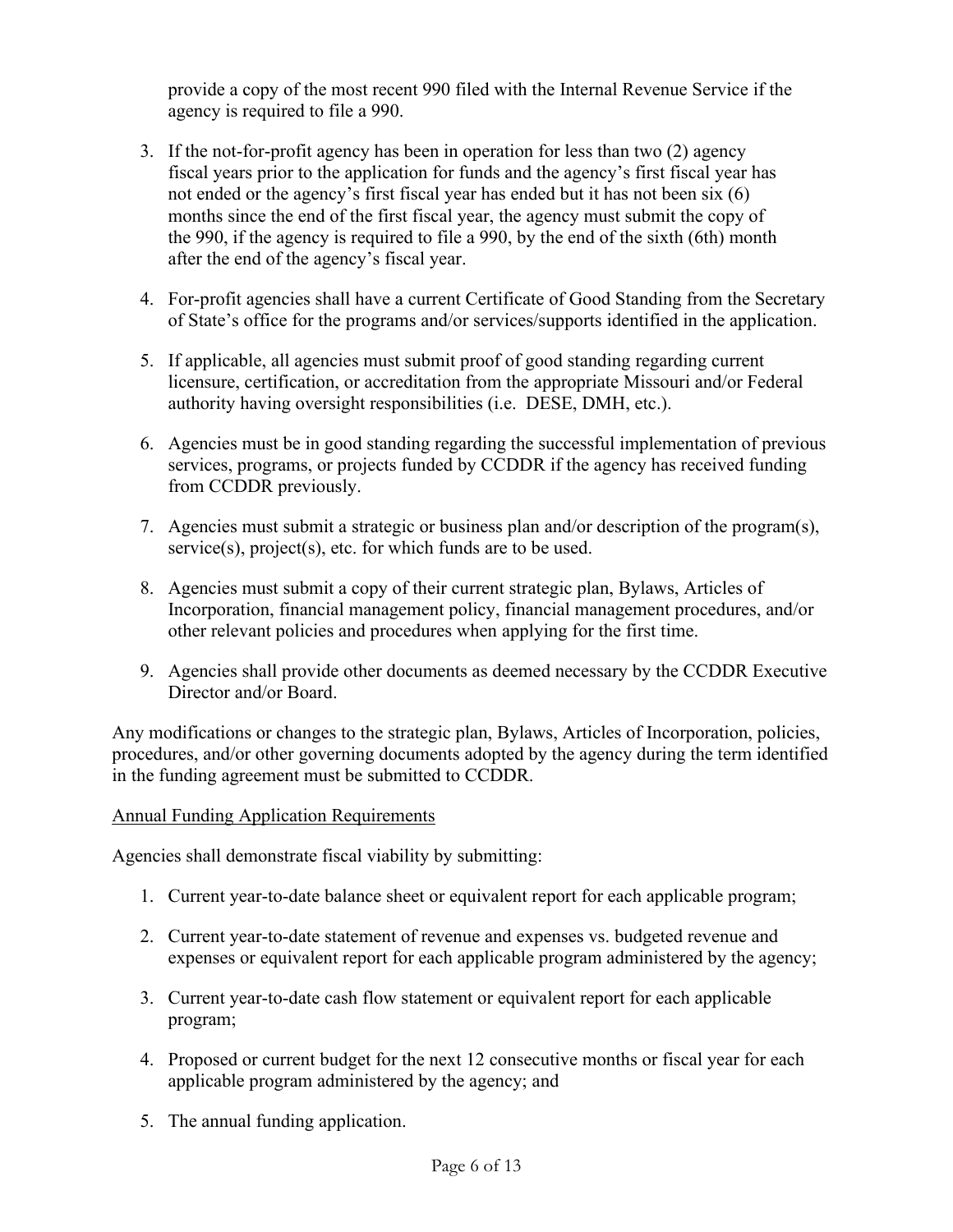Unless CCDDR already has these documents in its possession from previous reporting, agencies that have been in operation for more than two agency fiscal years prior to the application for funds must include in addition to the documents listed in the "General Funding Requirements for All Applications" and "Annual Funding Application Requirements" sections:

- 1. The previous two agency fiscal year-ending balance sheets or equivalent reports for each applicable program;
- 2. The previous two agency fiscal year-ending statements of revenue and expenses vs. budgeted revenue and expenses or equivalent reports for each applicable program administered by the agency;
- 3. The previous two agency fiscal year-ending cash flow statements or equivalent reports for each applicable program; and
- 4. The most recently completed agency fiscal year-ending third-party audit report if CCDDR funded the agency during one or both previous two years or the most recently completed fiscal year-ending third-party audit report if not funded by CCDDR in either of the previous two fiscal years.

Unless the agency is still in its first fiscal year of operation or CCDDR already has these documents in its possession from previous reporting, agencies that have been in operation for less than two agency fiscal years prior to the application for funds must include in addition to the documents listed in the "General Funding Requirements for All Applications" and "Annual Funding Application Requirements" sections:

- 1. Previous fiscal year-ending balance sheet or equivalent report for each applicable program;
- 2. Previous fiscal year-ending statement of revenue and expenses vs. budgeted revenue and expenses or equivalent report for each applicable program administered by the agency;
- 3. Previous fiscal year-ending cash flow statement or equivalent report for each applicable program; and
- 4. The most recently completed agency fiscal year-ending third-party audit report.

# Special Funding Application Requirements

For new program applications, agencies shall provide detailed information about the program, including, but not limited to:

- 1. A business and/or strategic plan for each applicable program;
- 2. Projected budget for each applicable program;
- 3. Anticipated outcomes for each applicable program;
- 4. Summary of how CCDDR funds will be utilized in each applicable program;
- 5. Current or past agency financial reports (if applicable); and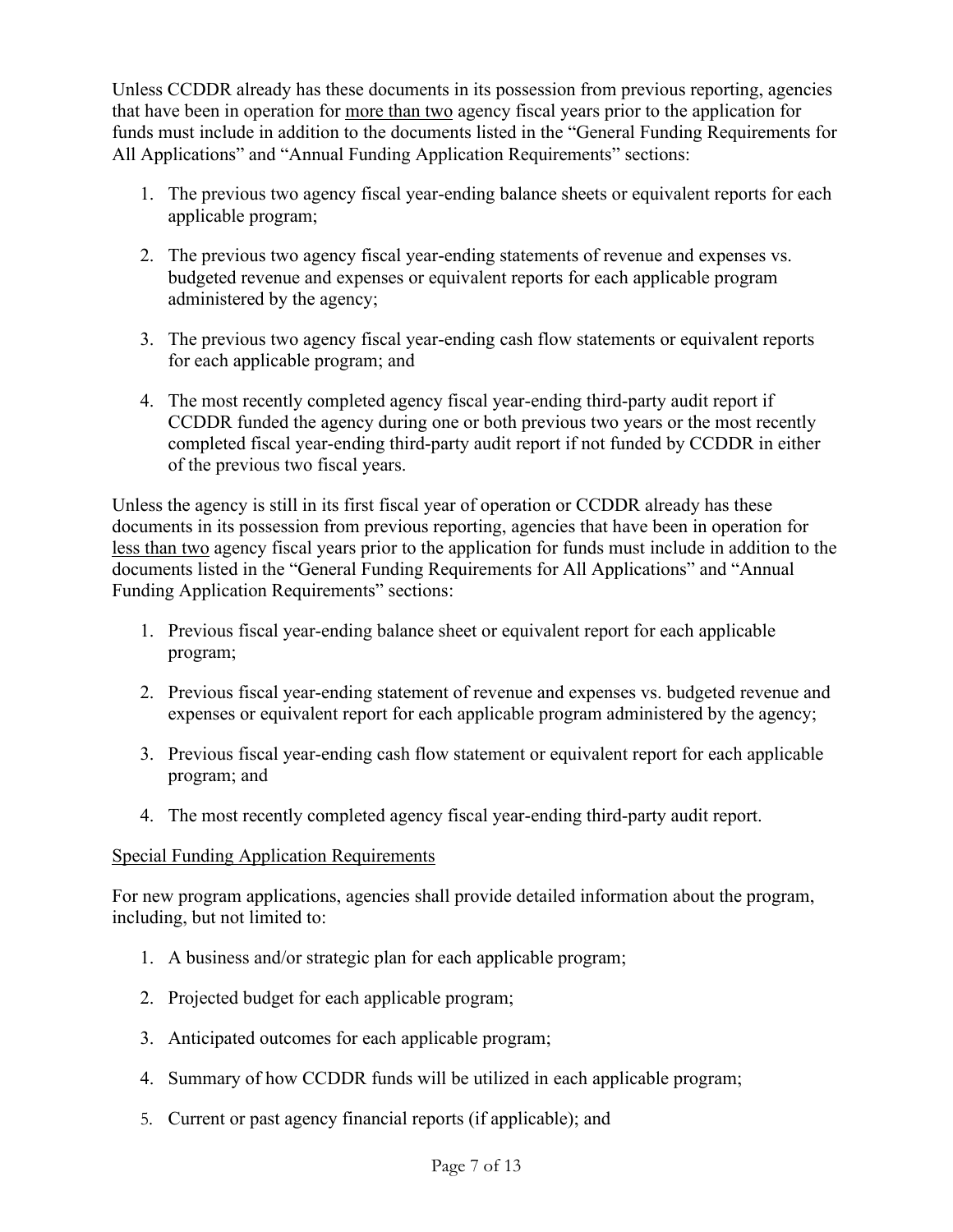6. The special funding application.

For operational shortfall, equipment purchase, property acquisition, new construction, renovation, vehicle acquisition, health and safety, and all other special funding applications, agencies shall provide detailed information about the circumstances, including, but not limited to:

- 1. A purpose, business plan, and/or strategic plan for each applicable funding request;
- 2. Projected cost and/or budget for each applicable funding request;
- 3. Anticipated outcomes for each applicable funding request;
- 4. Summary of how CCDDR funds will be utilized in each applicable funding request;
- 5. Current and/or past agency financial reports (if applicable); and
- 6. The special funding application.

For agencies submitting a special funding application to CCDDR for the first time or agencies who have not submitted an annual or special funding application to CCDDR for the last two (2) complete calendar years, all documents listed in the "General Funding Requirements for All Applications" are required to be submitted with the special funding application and the applicable documents listed above.

# Funding Categories

CCDDR may approve annual or special program funding, POS, and other funding applications for various funding categories. These funding categories may include, but are not limited to:

- New Programs, Sustaining Existing Programs, or Expanding Existing Programs
- Construction Projects, Renovation Projects, or Property Purchases
- Vehicle Purchases or Repairs
- Operational Shortfall
- Health and Safety
- Equipment Purchases

# New Programs, Sustaining Existing Programs, or Expanding Existing Programs

Criteria to be used to review and evaluate all applications for new programs, services, and/or supports; sustaining existing programs, services, and/or supports; and expanding existing programs, services, and/or supports include, but are not limited to:

- The extent to which the program, service, and/or support has been identified by CCDDR as a need based upon community needs survey results, waiting list data, or other available sources and data
- The extent to which other Federal, State, and local agencies or funding sources are mandated to fund the program, service, and/or support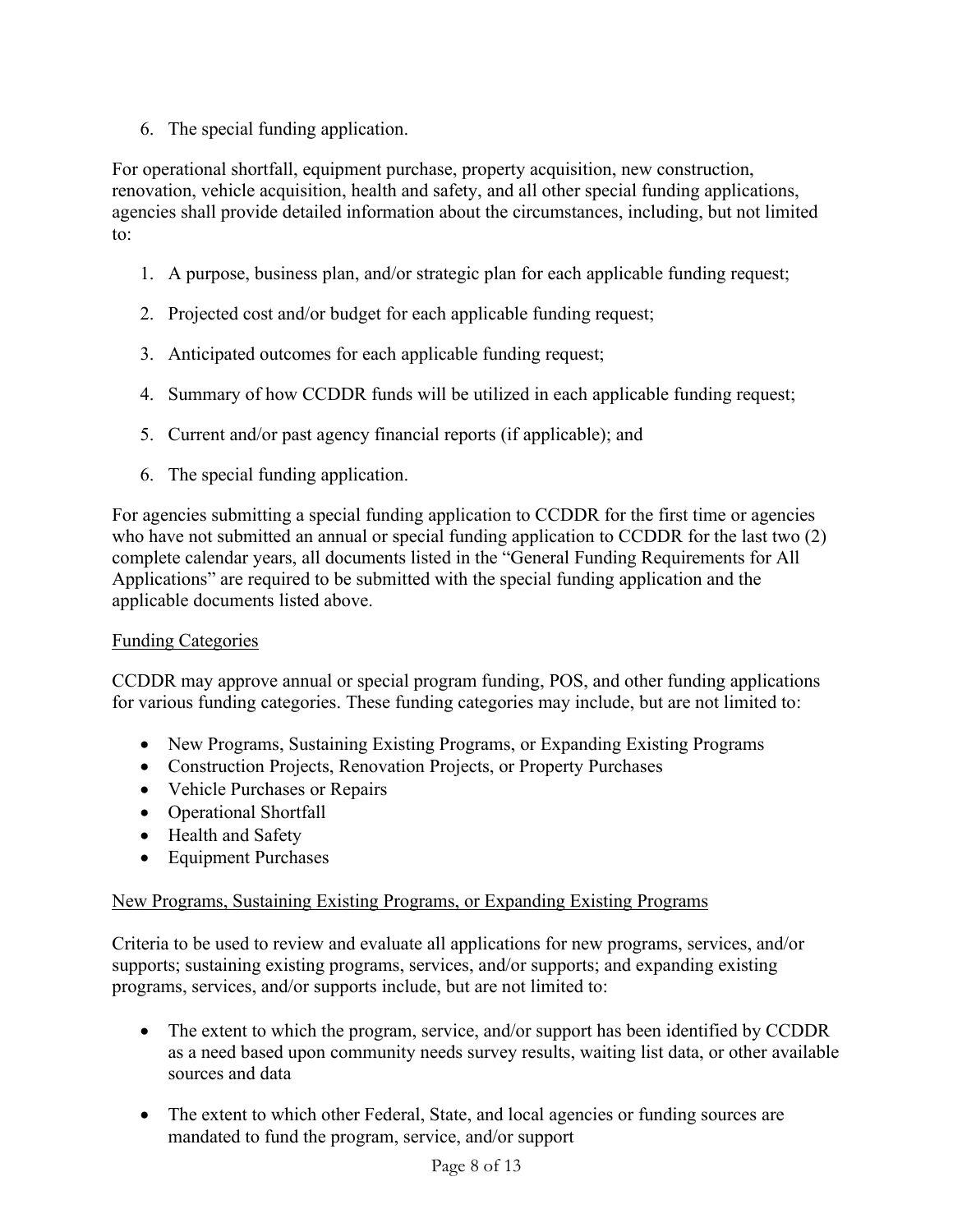- The extent to which the program, service, and/or support will contribute to the advancement of and/or improvement of promoting Eligible Persons to progress toward successful community living
- The availability of CCDDR revenues to sustain the program, service, and/or support on an on-going basis
- The extent to which the program, service, and/or support falls within Sections 205.968-205.972 RSMo in terms of eligible services to be funded
- The extent to which the estimated cost for the program, service, and/or support is reasonable and is cost-effective
- The extent to which other available revenue sources have been investigated and accessed by the agency requesting CCDDR funds
- The extent to which the program, service, and/or support addresses the needs of Eligible Persons
- The extent to which the agency is: certified or accredited by State and national bodies; program, service, or support personnel are well qualified by training and/or experience for their roles; and the applicant agency has adequate facilities and personnel
- The extent to which, insofar as practicable, the proposed program, service, and/or support, if well executed, can attain the proposed outcomes and goals
- The strength of the program, service, and/or support plan for evaluation in terms of meeting stated outcomes/goals
- The agency's historical performance in other programs, services, and/or supports funded by CCDDR (if applicable) or historical performance in other programs, services, and/or supports not funded by CCDDR (references may be requested)

CCDDR will evaluate each funding application as it relates to program feasibility or viability and its impact on Eligible Persons participating in the program.

# Construction Projects, Renovation Projects, or Purchases of Property

All new construction projects and renovation projects require development of uniform specifications for the work to be done, adherence to this Policy, adherence to CCDDR Procurement Policy #31, adherence to the Missouri Prevailing Wage Law when applicable, and adherence to all applicable Federal, Missouri, and local laws.

The following information shall be submitted with the agency's program funding application when requesting funding for construction projects, renovation projects, and/or property purchases:

- Description of the project and benefits to persons served
- Projected timeline for initiation and completion of project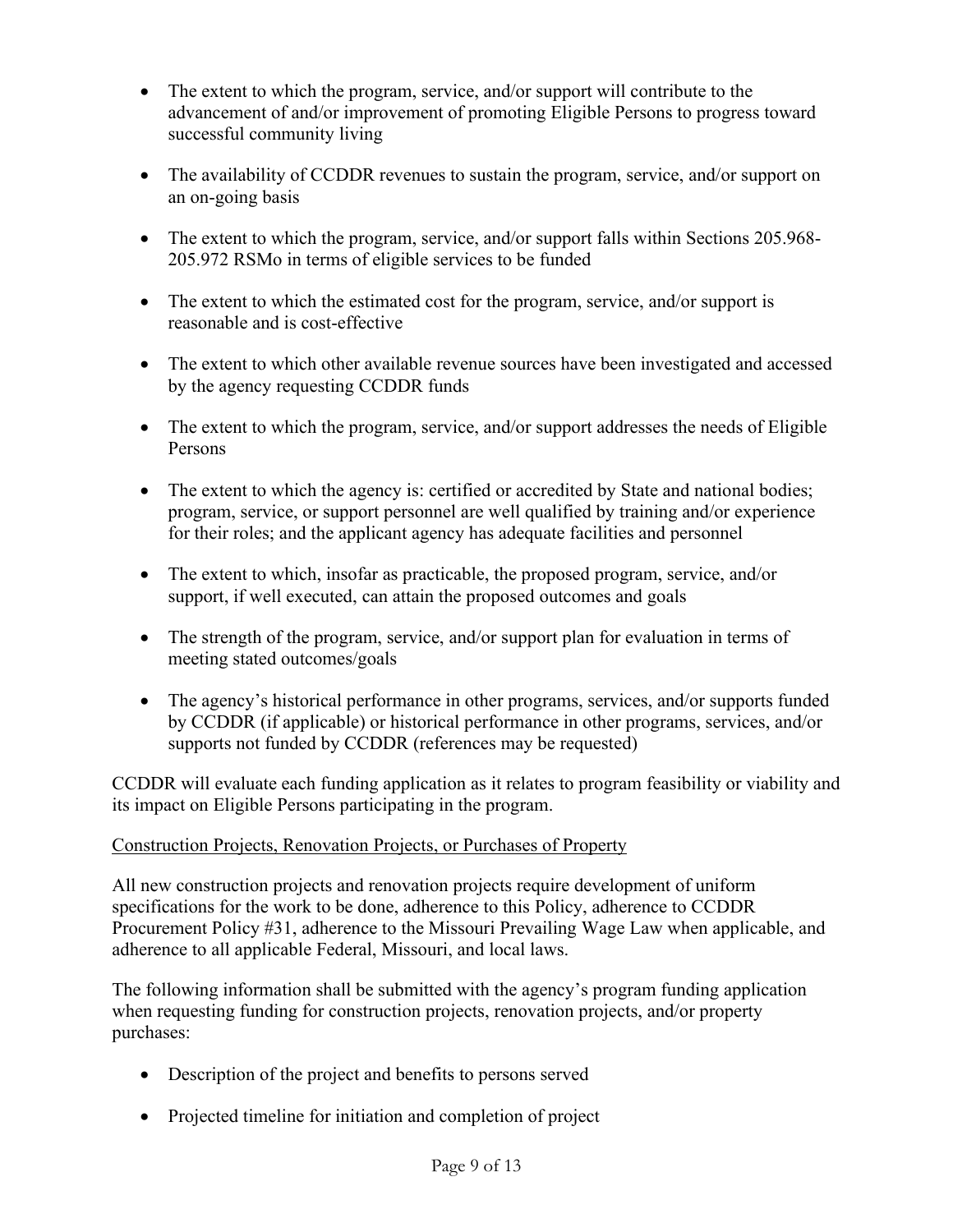- Business or strategic plan and how proposed property acquisition, construction, or renovation will enhance the agency's business operations and/or mission in serving Eligible Persons
- Land site and value (for proposed purchases of property that CCDDR is to fund or partially fund, an Independent Appraisal of the property from a certified appraiser is required)
- Architectural plans (if applicable)
- Itemized cost breakdown for the entire project

For all buildings or residential facilities proposed to be purchased, constructed, or renovated exclusively with CCDDR funds, the Board reserves the right to retain ownership of the property and subsequently lease the property to the agency for a specific purpose, hold recorded interest in title to the property, or be recorded as the first priority lienholder.

For all buildings or residential facilities proposed to be purchased, constructed, or renovated which are partially funded by CCDDR funds, the Board reserves the right to hold recorded interest in title to the property or be recorded as a lienholder.

Agencies awarded funds for the purchase, construction, or renovation of property shall maintain adequate insurance coverage for said items and shall furnish CCDDR with evidence annually.

Restricted covenants may be recorded for the agency's use of CCDDR funds to purchase property; purchase, construct, or renovate buildings; or purchase, construct, or renovate of residential facilities.

If CCDDR provides program funding for the purchase of real property and the agency sells, trades, or ceases to use the property for the purposes indicated in its original proposal and/or program funding application within five years from the date of being awarded funds, all funds disbursed in the project shall be reimbursed to CCDDR.

If the agency continues to serve Eligible Persons but uses the real property for a different purpose than in the original proposal, a request must first be made in writing to the Board to utilize the property in a different manner. If the request is denied, the agency shall repay CCDDR for the funding amount used to purchase the real property.

CCDDR will evaluate each funding application as it relates to feasibility or viability and its impact on Eligible Persons.

# Vehicle Purchases or Repairs

Criteria to be used to review and evaluate all applications for vehicle purchases and repairs include, but are not limited to:

- Major repairs to vehicles necessary for continued use and program operation
- Improving or replacing an existing fleet of vehicles
- Purchasing accessibility or safety equipment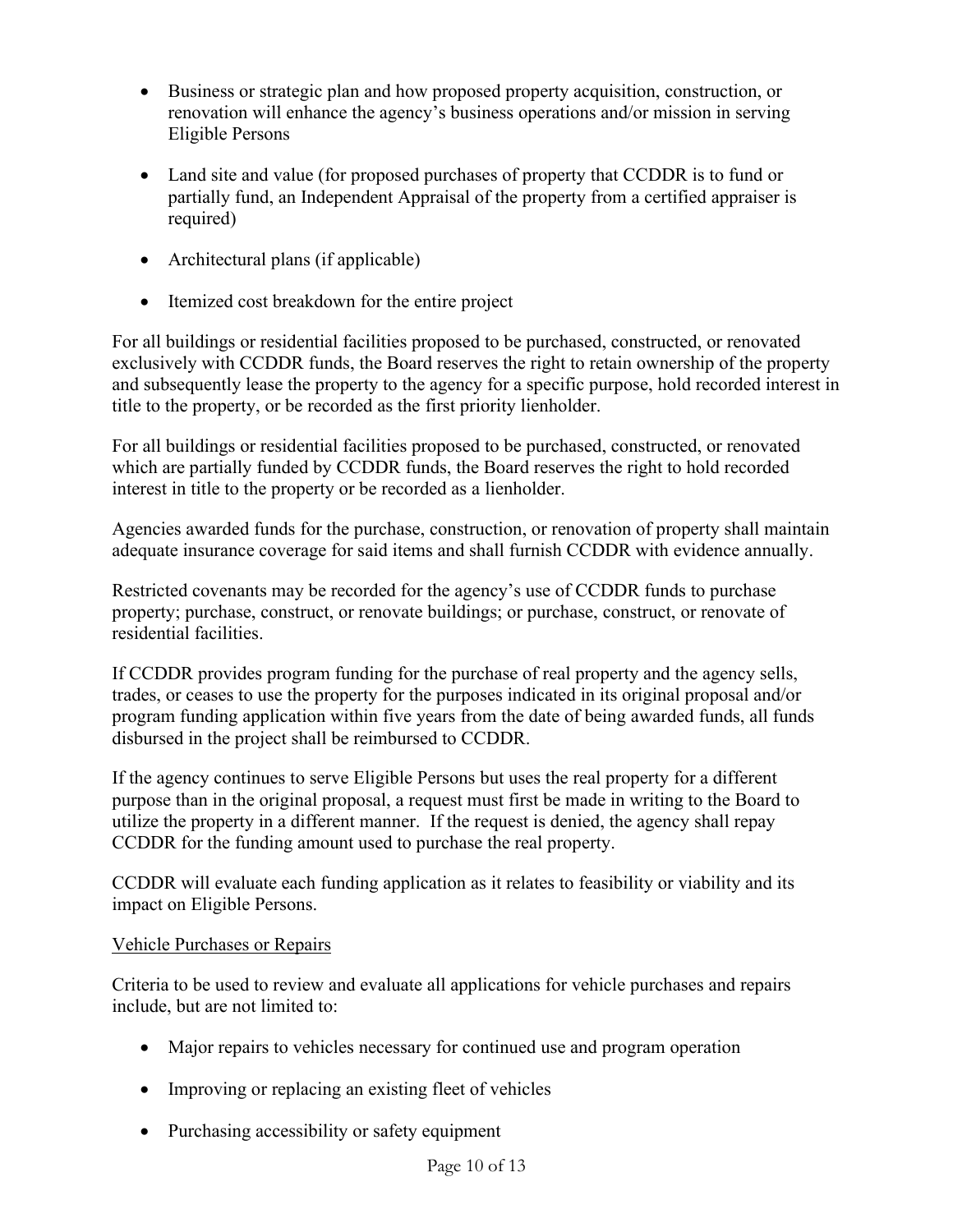- Purchasing new vehicles as part of an expansion of transportation services
- The vehicle's/vehicles' sole or partial purpose for use must be for transporting Eligible Persons

All vehicle purchases and repairs require adherence to this Policy, CCDDR Procurement Policy #31, applicable sections of CCDDR Transportation Policy #37, and all applicable Federal, Missouri, and local laws or regulations. Agency purchases of vehicles at the State/Federal Surplus warehouse in Jefferson City or through the MoDOT Section 5310 or other state/federal program are not subject to the conditions outlined in CCDDR Procurement Policy #31.

For vehicles purchased or repaired exclusively with CCDDR funds, the vehicle must be titled with CCDDR listed as first-priority lienholder, and CCDDR will physically hold title for the duration of the vehicle's service. Agencies awarded funds for the purchase or repair of vehicles shall maintain adequate insurance coverage for said vehicles and shall furnish CCDDR with evidence of insurance annually. Agencies are required to provide CCDDR with vehicle serial numbers and other appropriate identifying information.

Agencies must submit a request in writing for CCDDR's permission to dispose of, transfer, or sell a vehicle purchased or repaired exclusively with CCDDR funds. CCDDR reserves the authority to determine a reasonable sale price and shall use the wholesale value of the vehicle as specified in The Official Bus Blue Book by Bus Solutions, in consideration with straight-line depreciation methods. CCDDR reserves the right to retain proceeds from sales of vehicles purchased or repaired exclusively with CCDDR funds. Where vehicles have been partially purchased with Federal or MoDOT funds (Section 5310, etc.), Federal or MoDOT standards and/or requirements shall prevail, with remittance of the sale price to CCDDR equal to CCDDR's percentage match (typically 20%) should CCDDR choose to retain the applicable proceeds from the sale price.

CCDDR will evaluate each funding application as it relates to feasibility or viability and its impact on Eligible Persons.

# Operational Shortfall

CCDDR may provide funding for program specific operational shortfalls, such as unforeseen and uncontrollable circumstances affecting the successful operation of a program. Operational shortfalls will be heavily scrutinized by the Board. Mismanagement or management errors will not be considered legitimate reasons for one-time program funding requests; however, CCDDR will evaluate all circumstances as it relates to the impact on Eligible Persons, and continued funding of any other CCDDR-funded agency program will be reviewed and reconsidered immediately.

# Health and Safety

CCDDR may provide funding to an agency if the health and safety of Eligible Persons participating in the program are threatened, and the agency is financially unable to accommodate a remedy to the health and safety issue. Health and safety concerns will be heavily scrutinized by the Board. If it has been determined mismanagement or management errors are the reason for the health and safety issue, additional investigatory authorities may be notified and continued funding of any other CCDDR funded agency program will be reviewed and reconsidered immediately.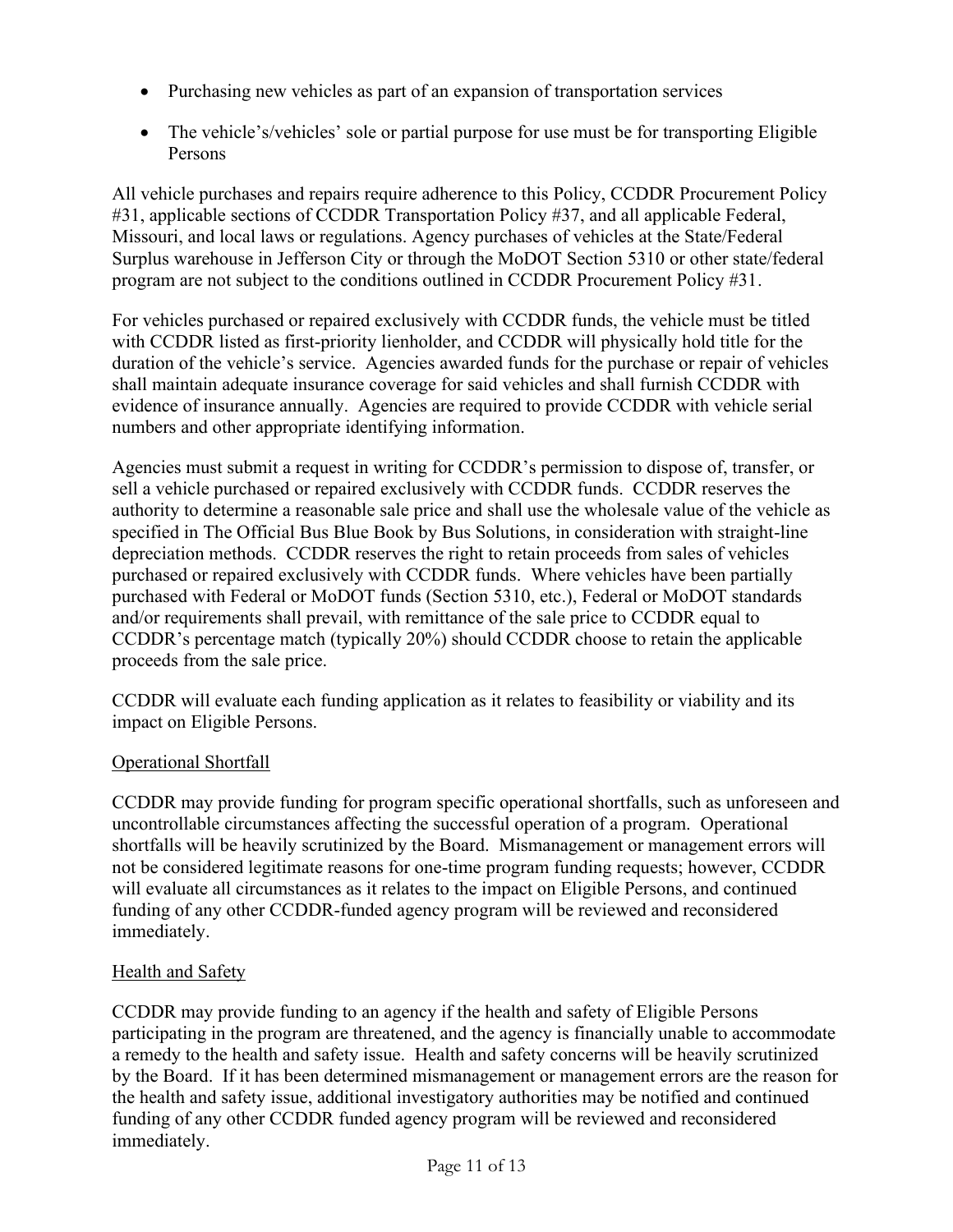# Equipment Purchases

Agencies may submit a funding application to purchase equipment necessary for the continued viability of a program or adequate use of a building or property. Awarded funds for the purchase of equipment more than \$1,000 with a useful life of over 1 year may be required to complete an asset inventory report annually for the depreciable period applicable to the item following the award.

Agencies awarded funds for the purchase of equipment should maintain a loss control/risk management system to prevent damage or theft of such items. Any damage or theft of equipment of \$1,000 or more purchased with CCDDR funds shall be properly investigated, with the appropriate reports/findings submitted for review to the Board. Agencies awarded funds for the purchase of equipment of \$1,000 or more shall maintain adequate property insurance coverage for said items and shall furnish CCDDR with evidence of insurance annually for all such items.

If purchased equipment are found not to be used during a six-month consecutive period of time during the first three years of ownership, said items shall, if practical, be made available to CCDDR for reassignment to another agency, to CCDDR for its own uses, or for resale by CCDDR, with proceeds returning to CCDDR. If purchased equipment are found not to be used for or by Eligible Persons, the agency shall repay CCDDR the undepreciated or market value of said items or make the items available to CCDDR for reassignment to another agency.

Agencies awarded funds for the purchase of equipment of \$1,000 or more shall not sell, trade, or dispose of the item within a three-year period after the award unless prior approval has been obtained from CCDDR. If prior approval is not obtained, the agency shall repay CCDDR for the funding amount used to purchase the equipment.

All purchased equipment should be depreciated in accordance with generally accepted accounting principles. The agency will be expected to establish and fund a depreciation reserve account to replace the item when this becomes necessary.

For all purchases of equipment of \$5,000 of more, the agency shall grant to CCDDR the right of a first-priority security interest in the equipment and all proceeds thereof. If CCDDR opts to do so, the agency will execute a security agreement for the benefit of CCDDR and will, from time to time, execute, deliver, file, and record any statement, assignment, instrument, document, or agreement or take any other action that may be necessary or desirable to create, preserve, perfect, or validate the security interest in such equipment. Any executed security agreement shall be in effect for 10 years or until the property is disposed.

# Monitoring of Funds Utilization and Agencies Receiving Funds

All agencies receiving annual funding from CCDDR for the on-going sustainment of programs, services, and/or supports shall provide a verifiable, detailed accounting of funds utilized as identified in the funding agreement(s).

All agencies receiving special funding from CCDDR must provide copies of actual invoices for approved expenditures, checks for payment of the invoices for approved expenditures, and/or verifiable, detailed accounting of funds utilized as identified in the funding agreement(s).